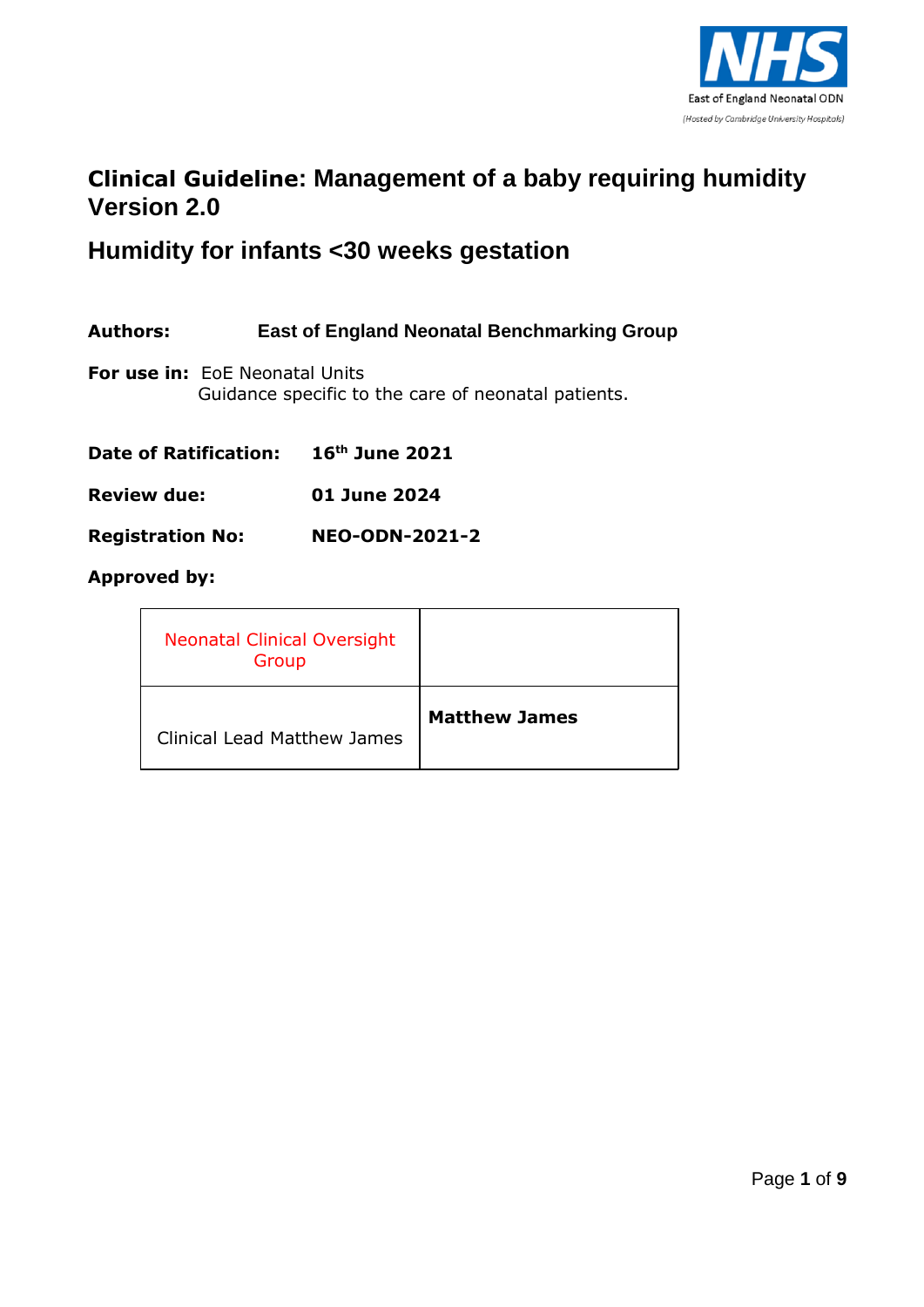

## **Clinical Guideline:**

# **Management of a baby on requiring humidity Version 2.0 Humidity for infants <30 weeks gestation**

#### **Scope**

For use in neonatal units in the East of England

#### **1. Aim**

 To reduce high levels of transepidermal water loss (TEWL) and maintain/stabilise electrolyte/fluid status and body temperature in the optimal range (36.5-37.5°C) for infants <30 weeks gestation.

 All neonates <30 weeks will be provided with incubator humidity, as full keratinisation of skin does not occur until after this time.

#### **2. Background**

As the foetus is maturing in the womb their skin begins to keratinise from 18 weeks gestation onwards, until by 32 to 34 weeks gestation the stratum corneum (which controls evaporative heat loss and transepidermal water loss (TEWL) Has become well developed. For babies born before 30 weeks their skin immaturity puts them at increased risk of dehydration and hypothermia. For those babies born 26 weeks and below it is certain that they will lose large amounts of fluid from their skin by TEWL (approximately 150mls/kg/day) affecting urine output, causing electrolyte disturbances and requiring high fluid maintenance volumes. In addition the water lost by evaporation uses up precious calories and heat, often more heat than the baby is able to produce itself at rest.

After birth the skin of preterm babies is exposed to a gaseous environment and has been seen to mature rapidly. So that by 2-3 weeks after birth (regardless of their gestation) the neonate's skin functions like that of a term baby.6

During this period of 'adaptation' health professionals caring for premature babies have the challenge of trying to prevent heat loss and minimize TEWL. One method commonly used is to heat and humidify the environment in which the premature infant is nursed. This environmental humidification (EH) is able to reduce TEWL and improves temperature regulation.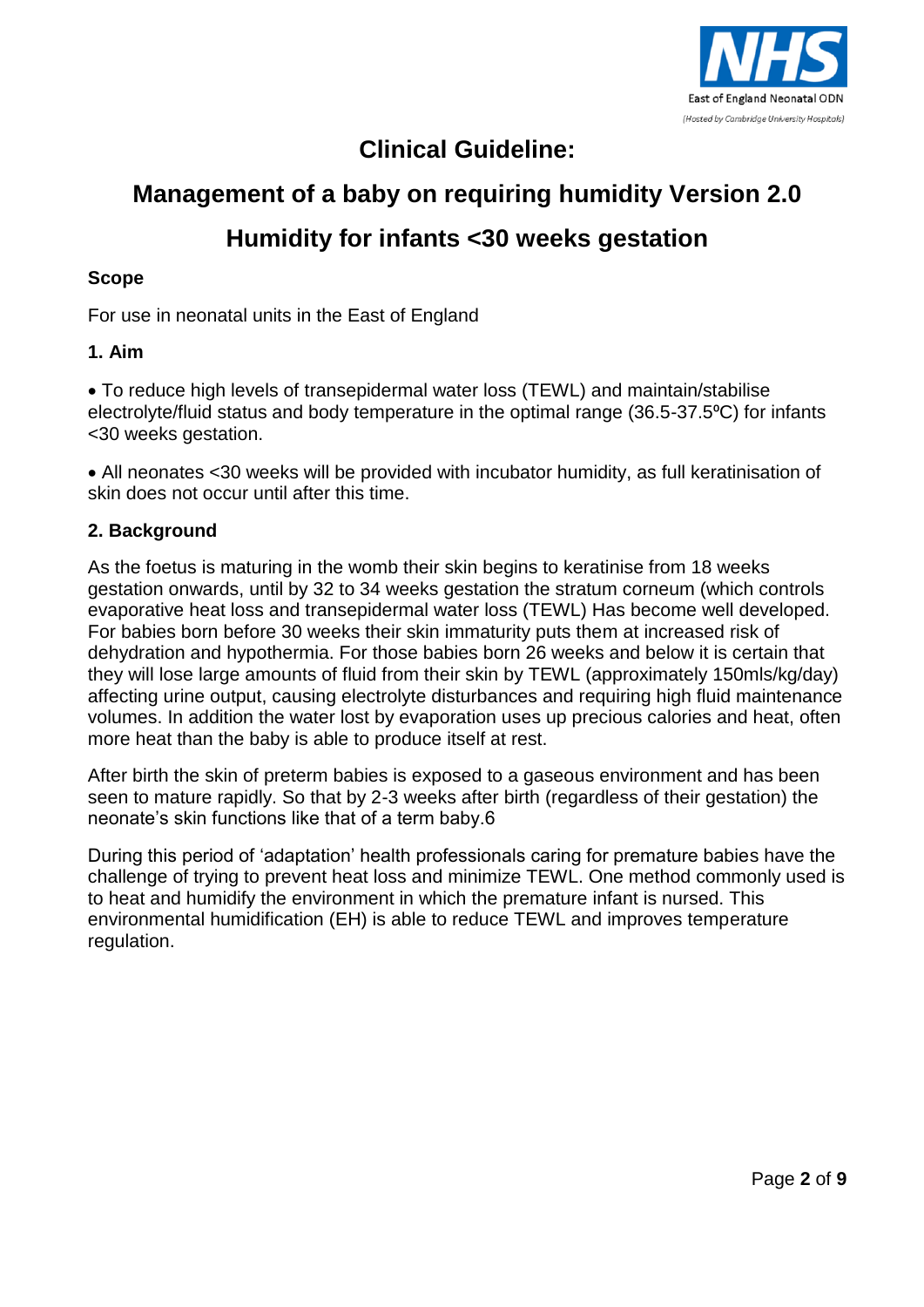

Nursing babies in EH has also been shown to slow the natural process of epidermal barrier formation or 'skin adaptation' to the external environment

Consequently, the challenge for health professionals is to balance the infants' need for heat and humidity with the adaptive benefits of a drier environment for stimulating epidermal DNA synthesis. In addition babies of different gestations will have different EH requirements and room humidity.

#### **3. Reasons for Humidity**

- Humidity reduces skin water loss and improves temperature maintenance.
- Infants can become hypothermic even when nursed under radiant heat if the relative humidity is low
- Limiting the TEWL by use of humidity will help maintain serum sodium levels.

#### **4. Equipment**

- Incubator
- Bottle of sterile water

#### **5. Process**

- All infants less than 30 weeks gestation should be nursed in humidity.
- Infants less than 30 weeks gestation are delivered into a polyethylene bag (as per Thermoregulation guideline) which should remain in place until central lines placed and set percentage of humidity is reached. This prevents heat loss and limits TEWL.
- The infant should be nursed in a double walled incubator, to help reduce heat loss by radiation and conduction.
- If an infant is admitted to an open warmer they should be transferred to a closed incubator as soon as possible.
- The temperature of the incubator/radiant warmer should be sufficient to create a neutral thermal environment (at least >35°C).
- Fill the humidity chamber with sterile water to prevent colonisation by bacteria.
- The chamber should be emptied, washed, dried and refilled once in 24 hours (as per manufacturer's guideline). Tap water must never be used.
- Assess the infant's need for humidity according to their gestation, postnatal age and maturity of the skin, current sodium levels and their ability to maintain their temperature at a normal range (36.7-37.2°C) with minimal fluctuations.
- Remember that the TEWL is going to be greatest in the first few days after birth and as the functioning stratum corneum develops this loss will decrease.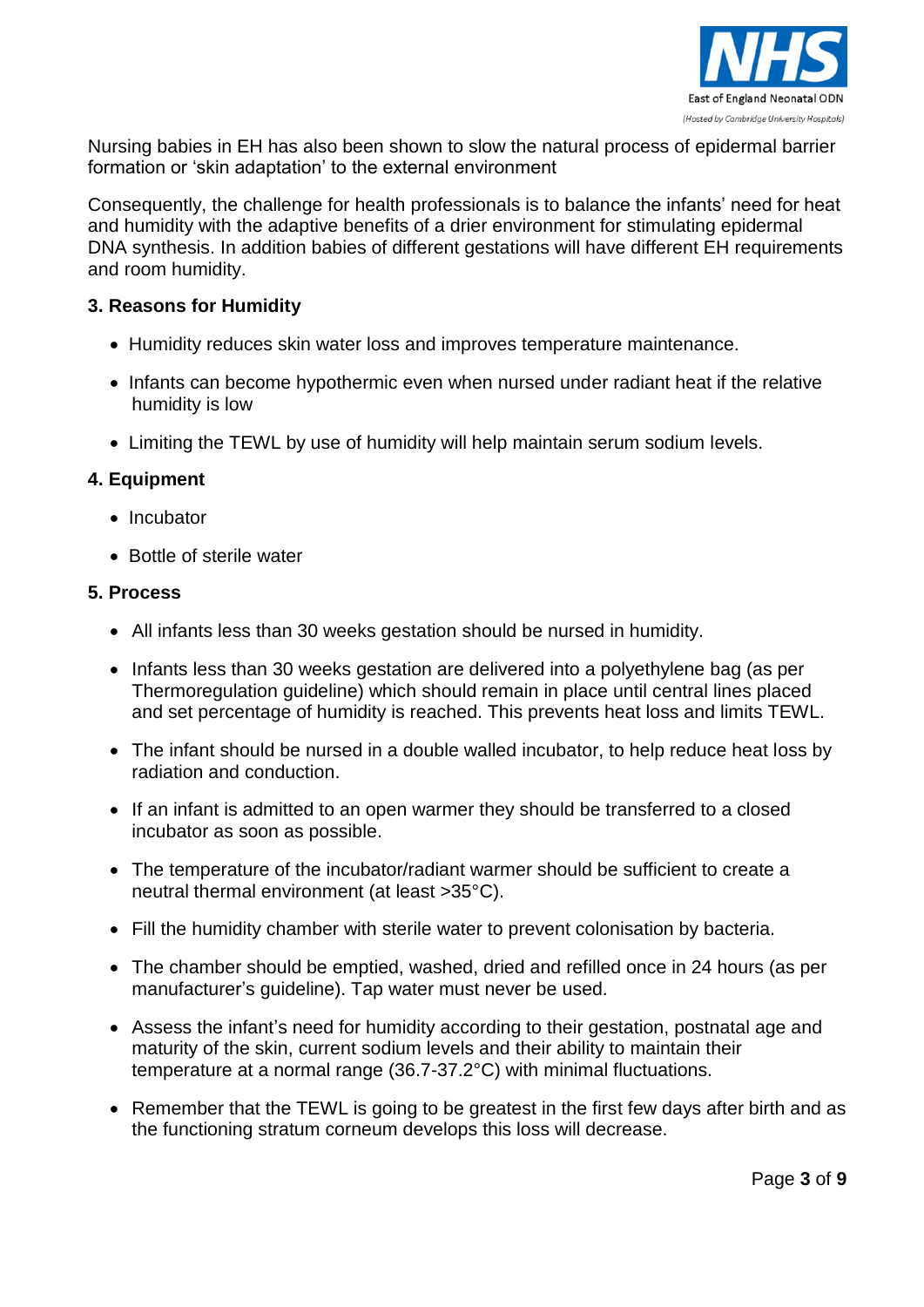

| Babies $\leq$ 27+6 weeks gestation                                                                                                                | Babies 28-29+6 weeks gestation                                                                                                                             |
|---------------------------------------------------------------------------------------------------------------------------------------------------|------------------------------------------------------------------------------------------------------------------------------------------------------------|
| 1) Commence humidity of at least 80%                                                                                                              | 1) Commence humidification at 70-80%                                                                                                                       |
| 2) Maintain humidification at 70-80% for first<br>7 days<br>3) If temperature and fluid balance stable on<br>day 8, begin to wean by 5% each day. | 2) If temperature and fluid balance stable<br>after 48 hours, begin weaning by 5% each<br>day<br>3) Discontinue incubator humidity when 40%<br>is achieved |
| 4) Discontinue incubator humidity when 40%<br>is achieved or at 21 days (whichever is<br>reached first).                                          |                                                                                                                                                            |

- If the serum sodium levels are high it may be necessary to increase the humidity as an adjunct to medical decisions about fluid increase and sodium decrease.
- Nappies should be weighed to assess urine output. Humidity should not affect the wetness of the nappy. Clothing should not be worn.
- Skin temperature should be recorded continuously with a skin probe and axilla temperatures taken and recorded 4-6 hourly. If axilla temperature is unstable check every 2 hours.
- Consider swabbing any moist, red areas. This will help identify any skin infection, which may need treatment.
- If there are problems maintaining the infant's temperature: See chart below

| Low Temperature <36.5                                                                                       | High Temperature > 37.5                                                        |
|-------------------------------------------------------------------------------------------------------------|--------------------------------------------------------------------------------|
| $\div$ Ensure the temperature probe is<br>secured properly                                                  | $\div$ Ensure the temperature probe is<br>secured properly                     |
| $\div$ Check baby's axilla temperature to<br>confirm the skin probe is correlating.                         | ❖ Check baby's axilla temperature to<br>confirm the skin probe is correlating. |
| $\div$ Ensure that the bedding has not<br>become damp or wet from<br>condensation.                          | ❖ Decrease the incubator temperature<br>and recheck axilla temp in 30 mins.    |
| $\div$ Increase the incubator temperature                                                                   | ❖ Consider infection and other causes<br>of temperature instability.           |
| and recheck axilla temp in 30 mins.<br>❖ Consider infection and other causes<br>of temperature instability. | $\div$ Inform medical team if the problem<br>persists                          |
|                                                                                                             | Decreasing the humidity should be<br>❖                                         |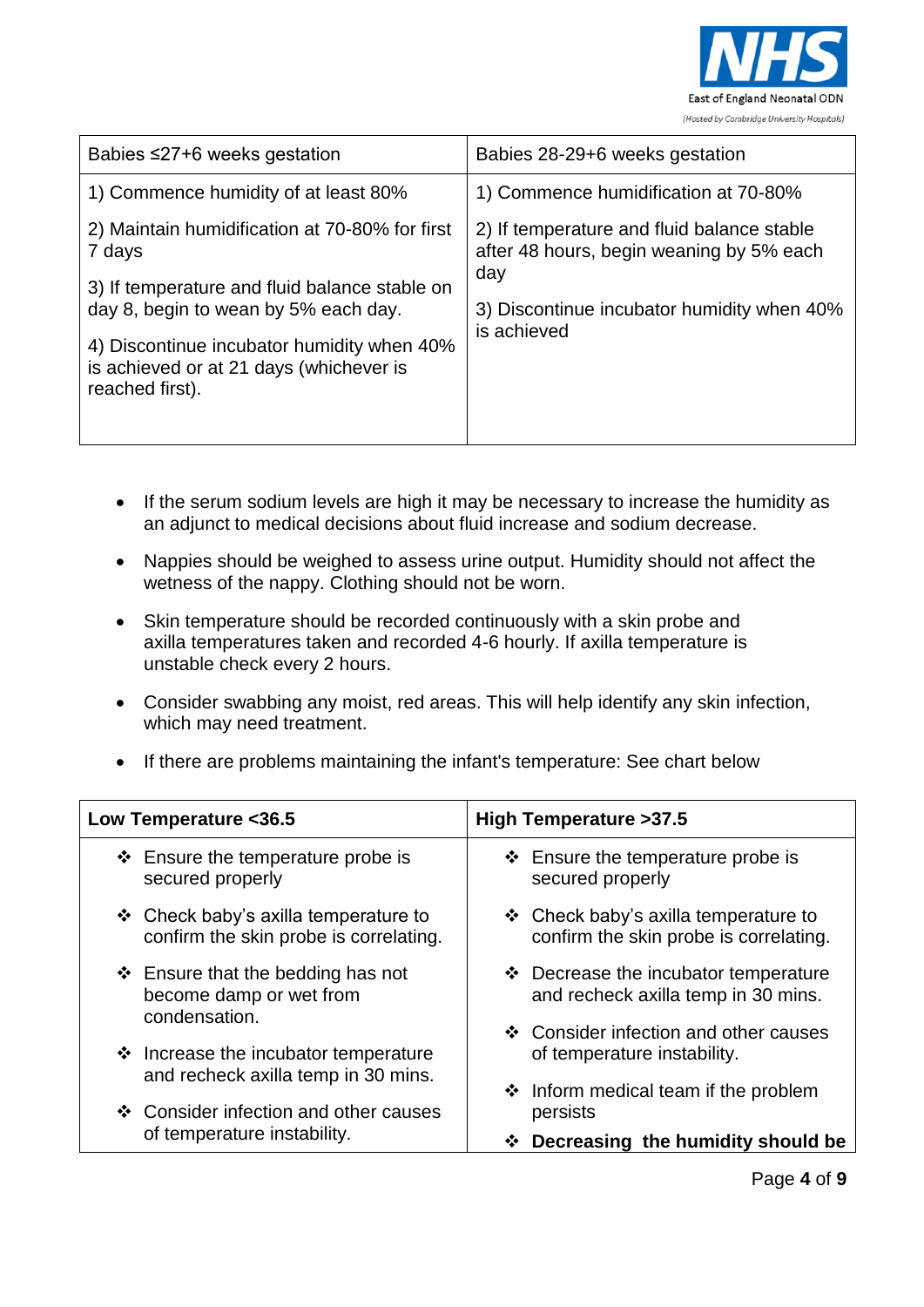

- ❖ Inform medical team
- **Increasing the humidity should be the last choice and only done after consultation with a senior member of the medical and nursing team**

**the last choice and only done after consultation with a senior member of the medical and nursing team** 

- In order to maintain humidity:
- $\triangleright$  Ensure that the water chamber is kept full
- $\triangleright$  Keep the incubator doors shut as much as possible
- $\triangleright$  Ensure that the room temperature around the incubator is warm and that draughts are limited.
- Leads/probes and ET tape/duoderm may need replacing frequently, because the humidity levels may cause loss of adhesion.
- The incubator should be changed and cleaned according to the manufacturer's instructions and Infection control recommendations.
- Once humidity has been discontinued the infant should continue to be nursed in the incubator where possible as this still creates the environment that will encourage developmentally supportive care - the incubator limits sound and handling exposure.

#### **6. Weaning**

Although high humidity will reduce the large evaporative water losses through the skin, it may also result in a slower rate of skin barrier formation as compared with lower humidity. Consequently, very high ambient humidity should only be used during the initial period with extremely high TEWL, that is, as long as it is needed to maintain an adequate fluid balance. By the end of the first postnatal week, the levels of TEWL in the smallest infants have dropped to approximately 50% of those during the first days after birth, and the commonly encountered increase in the serum sodium level is usually normalised.

A gradual reduction of incubator humidity from 85% to 50% after the first postnatal week will allow a higher TEWL, thereby promoting skin barrier formation. It has been found that a Relative Humidity (RH) of 50% was of greater advantage than a RH of 75% from the second postnatal week. Because experimental studies have shown that an abrupt and large decrease in ambient humidity might lead to abnormal skin barrier function, it is strongly recommended that changes in environmental care conditions for preterm infants should always be gradual and carefully monitored and that extremely low humidity should be avoided.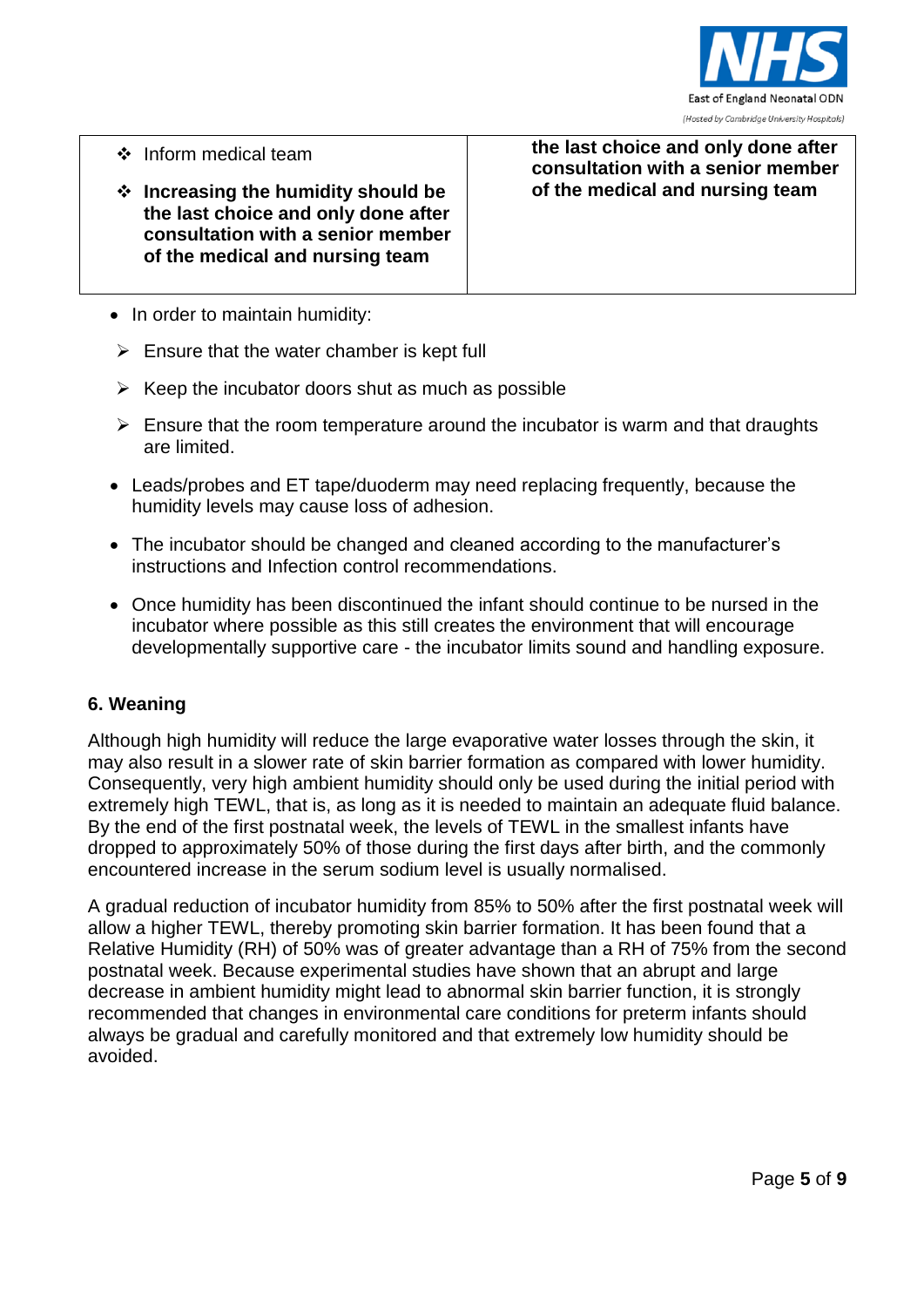

| <b>Infants &lt;28 Weeks Gestation</b> |                     |                | Infants 28 to 29 <sup>+6</sup> Weeks Gestation |  |
|---------------------------------------|---------------------|----------------|------------------------------------------------|--|
|                                       | Age (Days) Humidity | Age (Days)     | <b>Humidity</b>                                |  |
| Ω                                     | 80                  |                | 80                                             |  |
|                                       | 80                  |                | 80                                             |  |
| $\overline{2}$                        | 80                  | $\overline{2}$ | 75                                             |  |
| 3                                     | 80                  | 3              | 70                                             |  |
| $\overline{4}$                        | 80                  | 4              | 65                                             |  |
| 5                                     | 80                  | 5              | 60                                             |  |
| 6                                     | 80                  | 6              | 55                                             |  |
| 7                                     | 75                  |                | 50                                             |  |
| 8                                     | 70                  | 8              | 45                                             |  |
| 9                                     | 65                  | 9              | 40                                             |  |
| 10                                    | 60                  | 10             | Discontinued                                   |  |
| 11                                    | 55                  | 11             |                                                |  |
| 12                                    | 50                  | 12             |                                                |  |
| 13                                    | 45                  | 13             |                                                |  |
| 14                                    | 40                  | 14             |                                                |  |
| 15                                    | Discontinued        | 15             |                                                |  |

#### **7. Audit**

Audit will be through annual benchmarking activity and consequent action planning using infant's charts and care plans to assess quality outcomes and guideline adherence. Poor scores may necessitate more frequent audits to ensure progress is being made.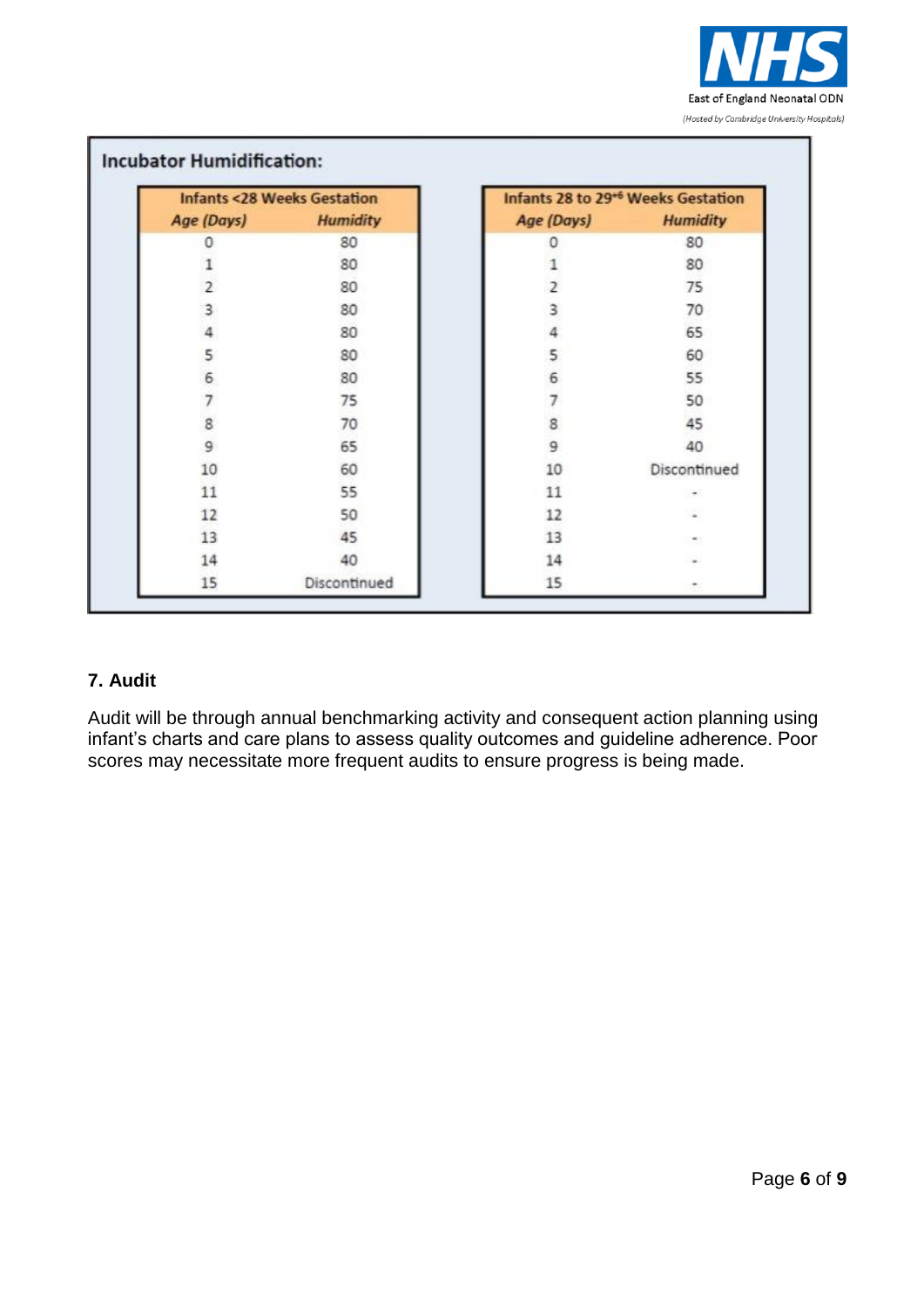

#### **References**

1. Fellows P. (2010) Management of thermal stability. In Boxwell G. Neonatal Intensive care nursing. London. Routledge

2. Gaylord MS et al. (2001) Improved fluid management utilizing humidified incubators for extremely low birth weight infants. Journal of Perinatology. October-november;21(7):438- 43.

3. Modi N (2004) Management of fluid balance in the very immature neonate. Archives of Disease in Childhood, Fetal and Neonatal edition. 89: p108-111

4. Chiou YB, Blume-Peytavi U. (2004) Stratum corneum maturation. Skin Pharmacology and Physiology. March/April;17(2):57-66.

5. Agren J, Sigors G, Sedin G (2006) Ambient Humidity influences the rate of skin barrier maturation in extremely preterm infants. The Journal of Pediatrics. December 2006 pp613- 617

6. Rutter N (2003) Applied physiology: the newborn skin. Current Paediatrics: Volume 13, Issue 3, Pages 226-230, June 2003

7. South Central Neonatal Network Quality Care Group. (2012) Guideline framework for environmental humidification: June 2012

8. Newborn Services Clinical Guideline

www.adhb.govt.nz/newborn/guidelines/.../Humidification.htm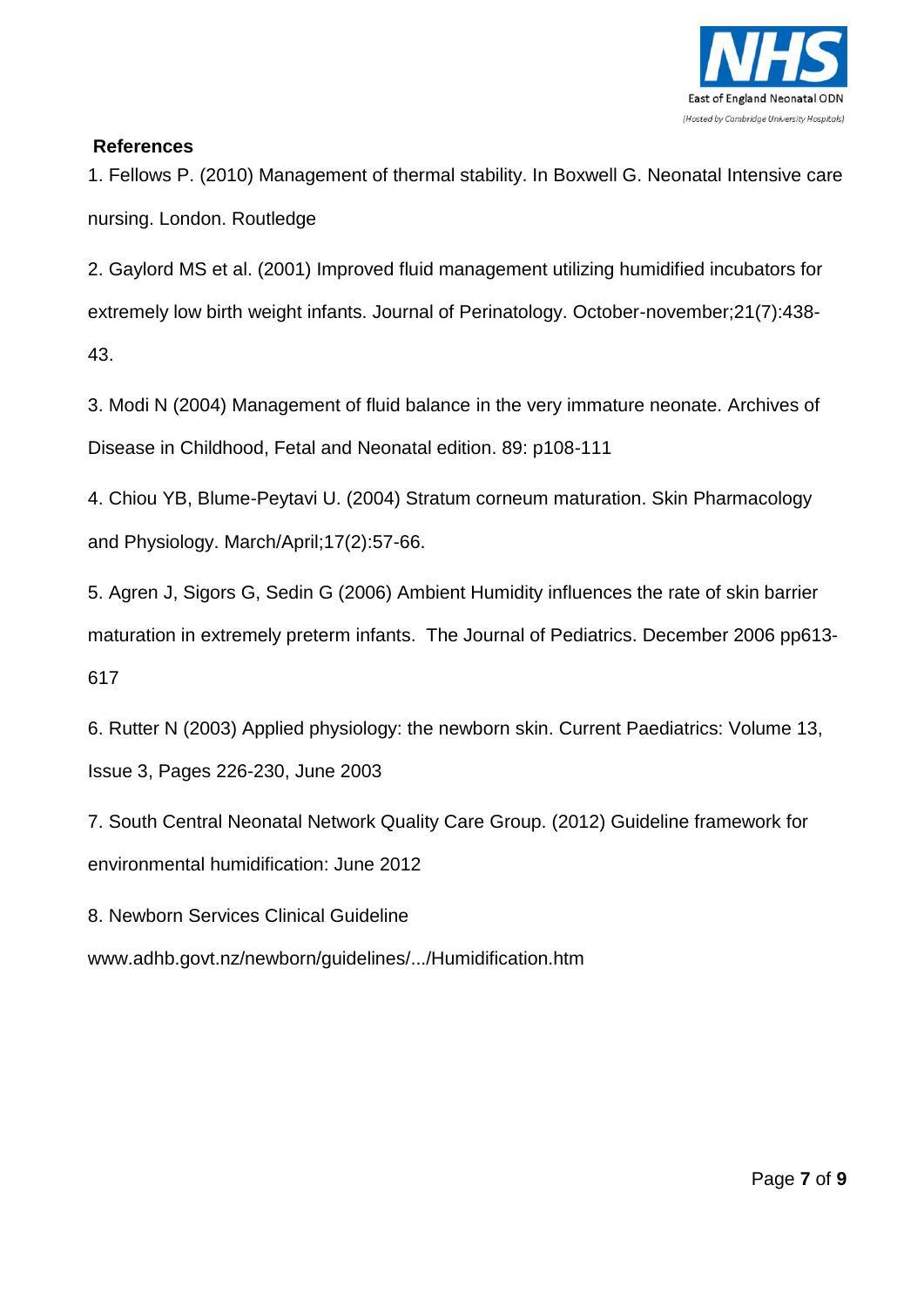

**All Rights Reserved. The East of England Neonatal ODN withholds all rights to the maximum extent allowable under law. Any unauthorised broadcasting, public performance, copying or re-recording will constitute infringement of copyright. Any reproduction must be authorised and consulted with by the holding organisation (East of England Neonatal ODN).**

**The organisation is open to share the document for supporting or reference purposes but appropriate authorisation and discussion must take place to ensure any clinical risk is mitigated. The document must not incur alteration that may pose patients at potential risk. The East of England Neonatal ODN accepts no legal responsibility against any unlawful reproduction. The document only applies to the East of England region with due process followed in agreeing the content.**